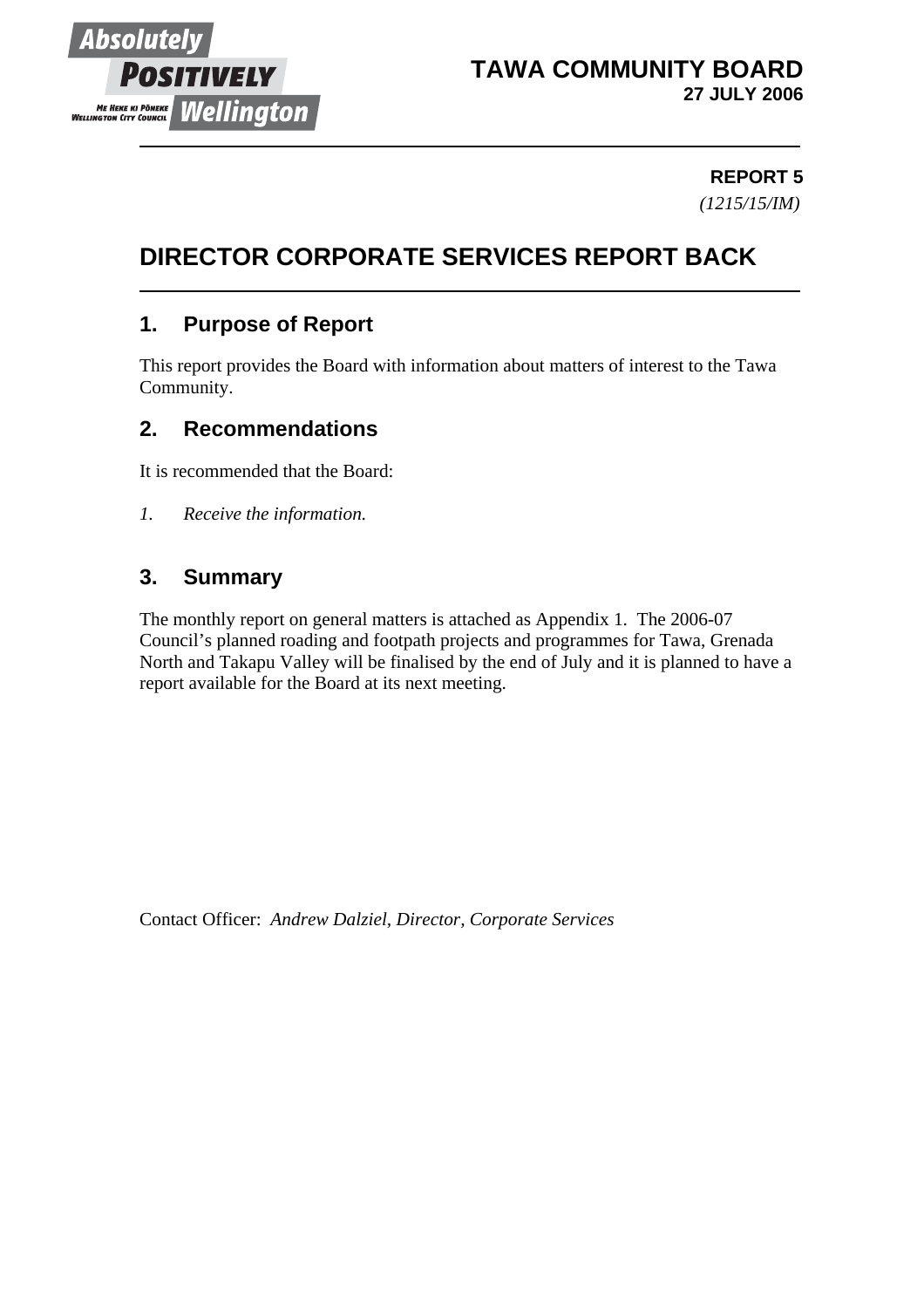# **APPENDIX 1**

### **Tawa Community Board Monthly Report – July 2006**

#### **Grenada to Petone Roading Link Update**

The "Proposed Western Corridor Plan" reported on by the Regional Land Transport Hearings Subcommittee released in March 2006 recommended the implementation of the 'Transmission Gully' motorway option. Transit have not included funding for this project in their 10 year State Highway funding plan as it is not yet identified as a State Highway. Crown funding was earmarked for the project; however this is yet to be confirmed. Funding therefore remains the key issue to be resolved before investigation of routes can be pursued.

### **A Structure Plan for Lincolnshire Farm**

A structure planning exercise is currently underway for the area of land called 'Lincolnshire Farm' (roughly the area between Woodridge and Grenada North). This structure plan builds upon previous consultation and the principles of the Northern Growth Management Framework. Consultation on the principles of the structure plan has now closed with over 100 submissions received. It will now be reviewed and then reported to the Strategy and Policy Committee on 10 August for approval for public notification. Following public notification, formal submissions may be made and if necessary, a hearing will be held. The Council will then make a final decision on the proposed plan change / structure plan.

#### **Parks and Gardens Update**

The Tawa Rotary Club have organised two working bees in July to plant 400 plants around the Tawa lookout off Kilkelly Place.

Four new seats have been installed in Wilf Mexted Reserve, and one in Redwood Bush.

The old Parks shed in Linden Park has been removed.

New directional signage has been installed in Larsen Crescent Reserve.

Following a request from the Tawa Progressive and Ratepayer Association regarding planting at various sites in the Tawa community, the Parks and Garden's team have assessed these sites and will try to incorporate most of the Association's requests into the re-vegetation plans for future years in Tawa. This has been managed in the same way we have worked with the Ngaio Progressive Association on Khandallah Road, for example by organising an annual planting day for each site and providing the plants. An officer from Parks and Gardens is preparing a brief report on this for the Tawa Progressive and Ratepayer Association and will ensure that the Board is informed of any progress on this project.

#### **Sports Fields – When Charges Apply**

All junior sport is free, however if there is a commercial operator who is charging to run a program involving junior sport and using the Council's sports fields, we charge them under the casual hireage fees schedule.

#### **Tawa Centre Upgrade**

The Tawa Centre upgrade is near completion with most of the work now focused at the Linden Shopping Area. A heritage sign is presently being made to be installed in the area by the Library.

#### **Lions Pergola**

The Tawa Lions Club has completed the work on the Pergola.